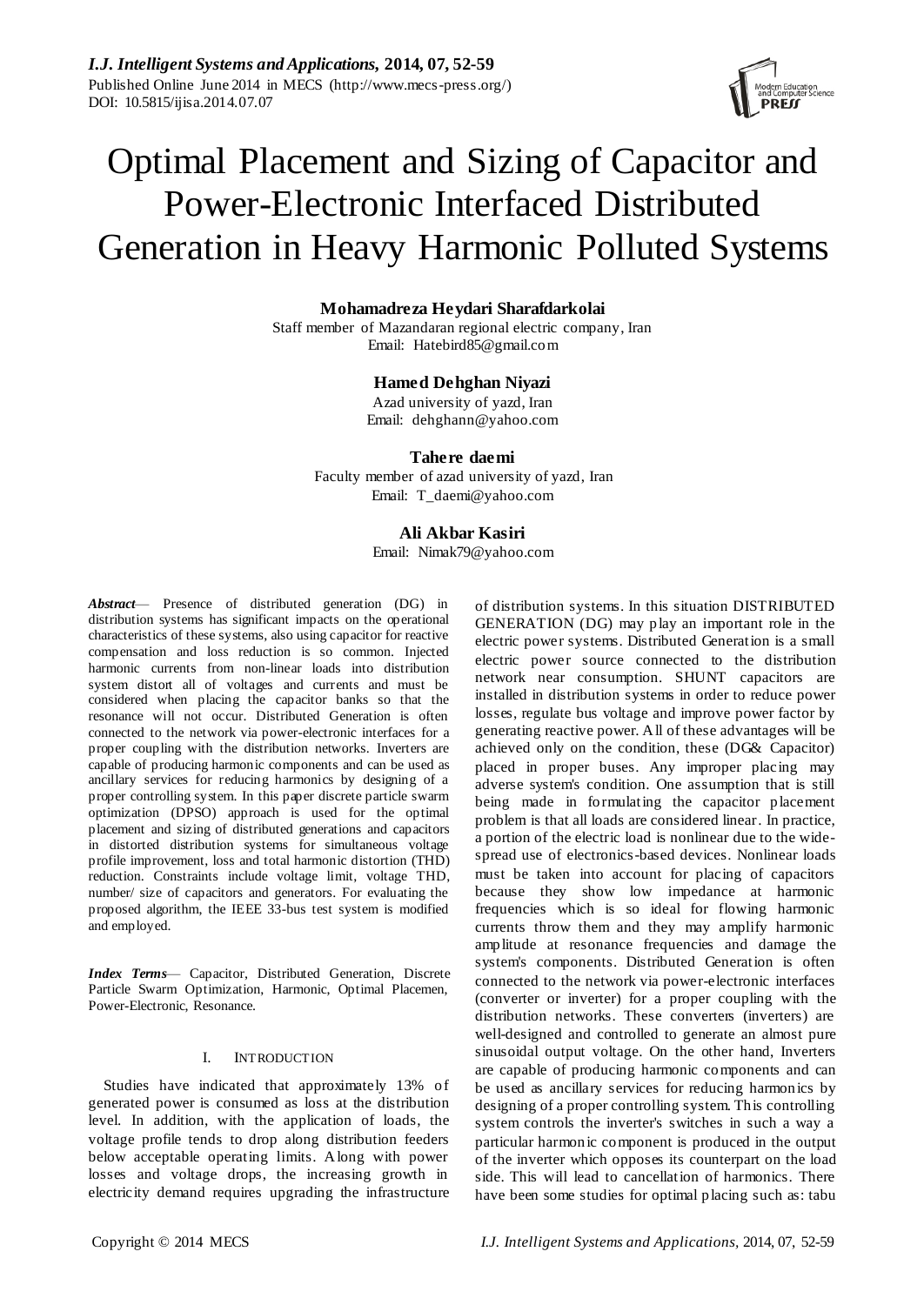search [1], analytical approaches [2].[3], second-order algorithm [4], meta-heuristic approaches[5].[6], fuzzy-GA algorithm[7], etc. Most of these techniques suffer from the inability to escape local optimal and burden heavy computational time. PSO (particle swarm optimization) is a good method which is fast and has ability to escape local optimal. PSO is a self-adaptive search optimization was introduced by Kennedy and Ebhart[8]. PSO has been applied to many optimization problems such as: dynamic systems [9], optimal capacitor placement in distribution system [10], constrained optimization [11], multi- objective optimization problems [12], etc. Some works have used PSO for optimal placing of capacitors, it was considered as a continuous problem but as we know capacitors are commercially available in discrete sizes, so in this paper a modified version of PSO which is suitable for discrete problems and is called discrete particle swarm optimization (DPSO) or binary particle swarm optimization is used.

The rest of this paper is organized as follows: in section II an ancillary service for improving system's power quality will be introduced. Problem formulation for the objective function for improving voltage profile and minimization of loss and THD is presented in section III. In section IV the PSO algorithm is described briefly. The results of DG and capacitor placement on 33-bus test system are presented and discussed in section V. Finally, section VI summarizes the main points and results of this paper.

#### II. ANCILLARY SERVICE

The Today's distributed generators and appliances are increasingly built up with power electronics. This trend is expected to grow further in the future. Fig. 1 shows the interface of an inverter-based DG unit operating in standalone mode.  $V_s$  Represents the rms value of the ac voltage generated by the inverter. The DG source is tied to the point of common coupling (PCC) through an inverter and a series inductor having an inductance" L" and an internal resistance "R". The presence of nonlinear loads affects the performance of all the loads connected at the PCC. In this case, the nonlinear current  $(I_{NL})$ , drawn by the nonlinear load, leads to a nonlinear voltage drop  $(V_{line})$ across the line impedance.

$$
V_{line} = V_1 + \Sigma V_{\text{hn}} \tag{1}
$$

Where  $V_1$  is the fundamental component of  $V_{line}$  and  $V_{hn}$  represents its nth harmonic component. Hence, even if the inverter is controlled to generate a sinusoidal output voltage, the voltage at the PCC, ( $V_{PCC} = V_S - V_{line}$ ) will be nonsinusoidal. The problem of distorted supply voltage at the PCC, as shown in Fig. 1, can be handled by compensating the nonlinear drop across the line impedance. The compensation voltages, required to eliminate voltage harmonics, are injected across the compensating transformer's secondary windings which are in series with the line. Fig. 2 shows the series compensation scheme, where voltage  $\Sigma V_{\text{hn}}$ , equal to the

nonlinear drop across the line impedance, is applied externally in series with the source to produce sinusoidal voltage at the PCC.



Fig. 1. DG source interface with the loads at the PCC



Fig. 2. Series compensation to compensate the voltage drop across line impedance

As mentioned, converters are capable of producing harmonics and can be used as ancillary services for compensating of harmonic voltage drop across the line impedance instead of using external compensator just by using of a good controlling system. Some good control systems are designed and introduced in papers. In this paper, the control system of [13] is used. Fig 3 shows this control system. The detail of this system is fully described in [13]. Harmonic calculator and harmonic generator are two main parts of this control system. Harmonic calculator, calculates the phase and amplitude of harmonics in the system and harmonic generator, generates harmonics which are same in the amplitude and 180 degree shifted phase with their counterpart on the load side. This result cancellation of nonlinear drop across the line impedance to achieve a sinusoidal voltage at the PCC. This controlling system is called harmonic injection system.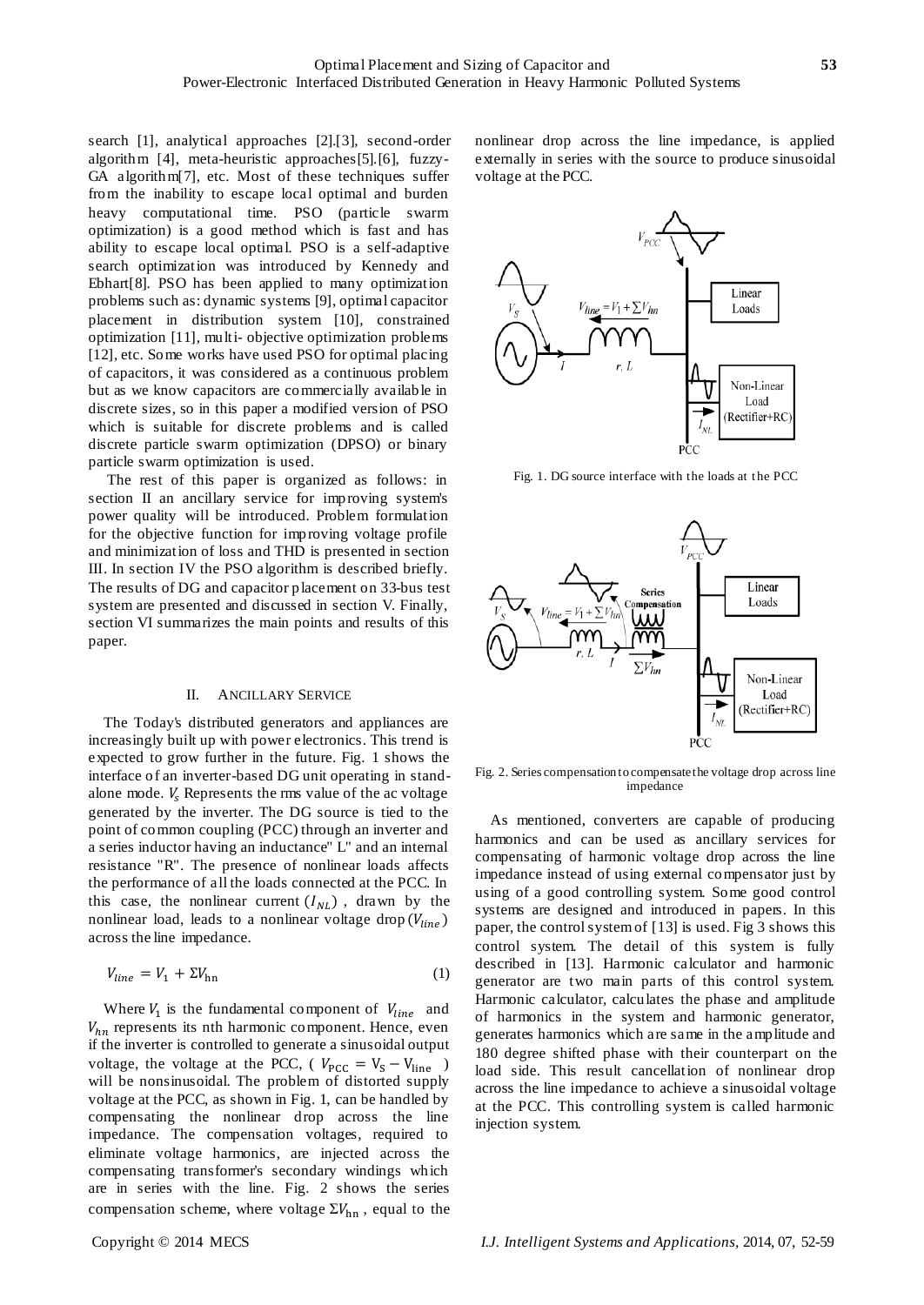

Fig. 3. Schematic diagram of the control scheme

#### III. PROBLEM FORMULATION

In this paper the following assumptions are made:

- Capacitors are fixed type.
- Both linear and non-linear loads are presented in a 3 wired 3-phase system.

## *3.1 Constraints*

Voltage constraint will be defined as follows:

$$
V^{min} \le \sqrt{\Sigma_h (V_i^h)^2} \le V^{max} \tag{2}
$$

Where  $V^{\min}$  is lower,  $V^{\max}$  is upper bounds of rms voltage and  $V_i^h$  is h<sup>th</sup> harmonic order of voltage at bus i. In this paper  $V^{\min}$  = 0.95 and  $V^{\max}$  = 1.05.

Total harmonic distortion of voltage (THD) should be less than the maximum of allowable  $(THD_v^{max})$ .

$$
THD_{v,i} = \left( \frac{\left( \sqrt{\sum_{h=1}^{(V_i^h)^2}} \right)}{V_i^1} \right)
$$
\n
$$
\leq THD_v^{max}
$$
\n(3)

Where  $THD_{v,i}$  is the total harmonic distortion of voltage of bus i

In this paper according to IEEE-519, THD $_{\rm v}^{\rm max}$ =0.05.

#### *3.2 Indexing*

For forming of objective function some indexes are defined.

*3.2.1. Voltage Deviation Index*

This index is for improving of voltage profile and defined as follows:

$$
V_{index} = \sum_{i=1}^{n} \left( \frac{V_{nom} - V_i}{V_{nom}} \right)^2
$$
 (4)

Where  $V_{\text{nom}}$  is the nominal of system voltage  $(V_{\text{nom}}=1)$ ,  $V_i$  is the voltage at node i and n is number of buses.

#### *3.2 .2 Active and Reactive Power Loss Index*

This index is for improving of voltage profile and defined as follows:

$$
PL_{index} = \frac{P_L}{P_{L-NO}}\tag{5}
$$

$$
QL_{index} = \frac{Q_L}{Q_{L-NO}}
$$
 (6)

Where  $P_L$ ,  $Q_L$  are active and reactive power losses after installation of DG and capacitor respectively and  $P_{L-NO}$ ,  $Q_{L-NO}$  are active and reactive power loss before installation.

#### *3.2 .3 THD Index*

This index is for minimizing of total harmonic distortion:

$$
THD_{index} = \sum_{i=1}^{n} (THD_i / THD_{iNO})
$$
 (7)

Where  $THD_i$  is the total harmonic distortion of bus I after installation and  $THD<sub>iNO</sub>$  is the total harmonic distortion of bus I before installation.

#### *3.2.4 Resonance Index (RES-I)*

Many works concerning capacitor placement, consider all loads are linear, recently some works take non-linear loads into account , so the capacitor placement problem

Copyright © 2014 MECS *I.J. Intelligent Systems and Applications,* 2014, 07, 52-59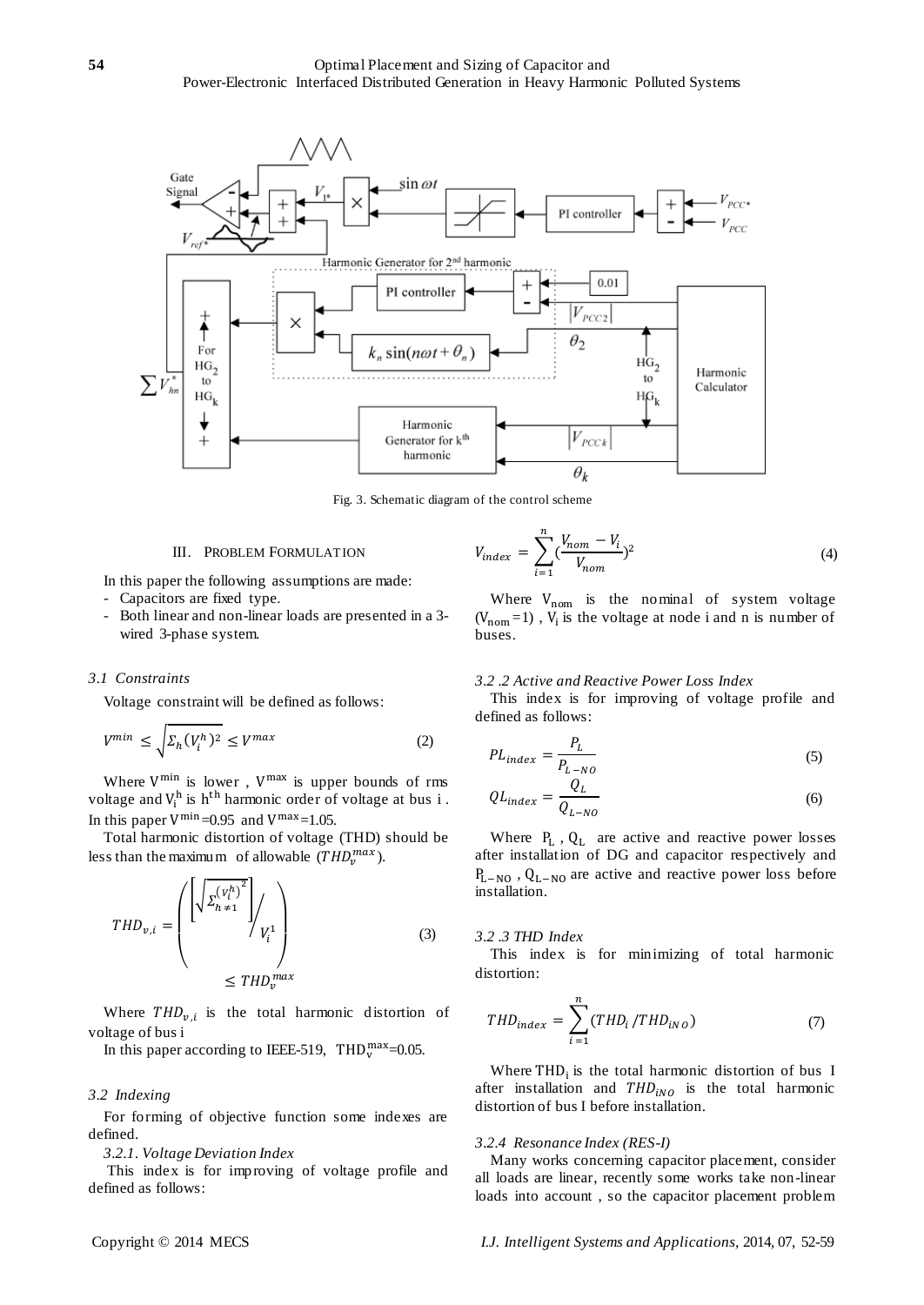mixed with harmonic consideration, but as it is shown in [18] even in these works, capacitor placement led to harmonic resonance at one or some harmonic frequencies. In this paper there is a term in the objective function which prevents harmonic resonance. So resonance index is defined as follow:

$$
RES_{index} = \sum_{i=1}^{n} \sum_{h=1}^{m} (V_i^h / V_i^{h-no}) + \sum_{i=1}^{n} \sum_{h=1}^{m} (I_i^h / I_i^{h-no})
$$
\n(8)

Where  $V_i^h$ ,  $I_i^h$  are the voltage and current of bus I at h<sup>th</sup> harmonic order after installation and  $V_i^{h-no}$ ,  $I_i^{h-no}$ are before installation of DG and capacitor.

#### *3.3 Objective Function*

By introducing above indexes objective function is defined as follows:

$$
F = \alpha_1 V_{index} + \alpha_2 PL_{index} + \alpha_3 Q L_{index}
$$
  
+ 
$$
\alpha_4 THD_{index} + \alpha_5 RES_{index}
$$
 (9)  
+ 
$$
PF
$$

Where  $\alpha$  is the index weight, these weights indicate the importance of each index in the placement problem. They depend on the required analysis.

$$
\sum_{\alpha=1}^{5} \alpha = 1 \quad , \quad \alpha \in [0 \, 1] \tag{10}
$$

In table 1 these weights are defined, for selecting these weights, the guides of [14].[15] are used.

| index         | Index weight                     | value |
|---------------|----------------------------------|-------|
| $V_{index}$   | $\alpha_1$                       | 0.3   |
| $PL_{index}$  | $\alpha_{2}$                     | 0.2   |
| $QL_{index}$  | $\alpha_{3}$                     | 0.2   |
| $THD_{index}$ | $\alpha_{\scriptscriptstyle{A}}$ | 0.15  |
| $RES_{index}$ | $\alpha_{5}$                     | 0.15  |

Table 1. index weights

PF is the penalty factor which has two values zero and a very big number. If any particle violates any above constraints, the PF will be set to the big number and make the objective function become so big. This result omitting of that particle from the solution.

#### IV. PSO ALGORITHM

The particle swarm optimization algorithm is a stochastic optimization algorithm which maintains a swarm of candidate solutions, referred to as particles, they are members in the population, have their own positions and velocities, and they fly around the problem space in the swarms searching for the position of optima.

PSO is initialized with a group of random particles and then searches for optima by updating generations. In every iteration, each particle is updated by following two "best" values. The first one is the best solution it has achieved so far. This value is called  $P_{best}$ . Another "best" value tracked by the particle swarm optimizer is the best value, obtained so far by any particle in the population. This best value is a global best and called  $g_{best}$ . After finding the two best values, the particle updates its velocity and positions with following formulas.

$$
x_i^{(t+1)} = x_i^{(t)} + v_i^{(t+1)}
$$
\n(11)

$$
v_i^{(t+1)} = w \cdot v_i^{(t)} + c_1 \text{rand}
$$
  
\n
$$
\times (p_{best_i} - x_i)
$$
  
\n
$$
+ c_2 \text{rand}
$$
  
\n
$$
\times (g_{best_i} - x_i)
$$
  
\n(12)

Where x and v are the particle position and velocity of the particle respectively. w is the inertia weight,  $c_1$  and  $c_2$ are the acceleration constants, and  $r_1$ ,  $r_2$  are two random values in range [0,1]. The acceleration constants  $(c_1, c_2)$ control how far a particle will move in a single iteration. Typically these both are set to a value of 2. The inertia weight (w) is used to control the convergence of behavior of PSO. Small values of (w ) lead to more rapid convergence usually on suboptimal position, but large value may prevent divergence. In general the inertia weight is set according to the following equation:

$$
w = w_{max} - \left(\frac{(w_{max} - w_{min})}{iter_{max}}\right).iter
$$
 (13)

For binary discrete search space, Kennedy and Ebhart [21] have adopted the PSO to search in binary space by applying a sigmoid transformation to the velocity component given in (14) to squash the velocities into a range [0,1],and force the component values of position to be 0 or 1. The equation for updating positions in (11) then is replaced by (15)

$$
sigmoid(v_i^k) = \frac{1}{1 + e^{-v_i^k}}
$$
\n(14)

$$
x_i^k = \begin{cases} 1 & \text{if rand} < sigmoid(v_i^k) \\ 0 & \text{other white} \end{cases} \tag{15}
$$

#### V. SIMULATION RESULTS:

The presented algorithm was implemented in Matlab computing environment. In order to evaluate the proposed algorithm, the 12.6 kv 33-bus IEEE distribution system is modified and applied.

The single diagram of this system is shown in Fig.4. The specification of this system is given in [17] .two none-linear loads are replaced with loads in buses 5 and 26. These loads are two six-pulse converters with active and reactive power of 1MW and 0.75MVAR. The harmonic current spectra of these converters are given in table 2.

Copyright © 2014 MECS *I.J. Intelligent Systems and Applications,* 2014, 07, 52-59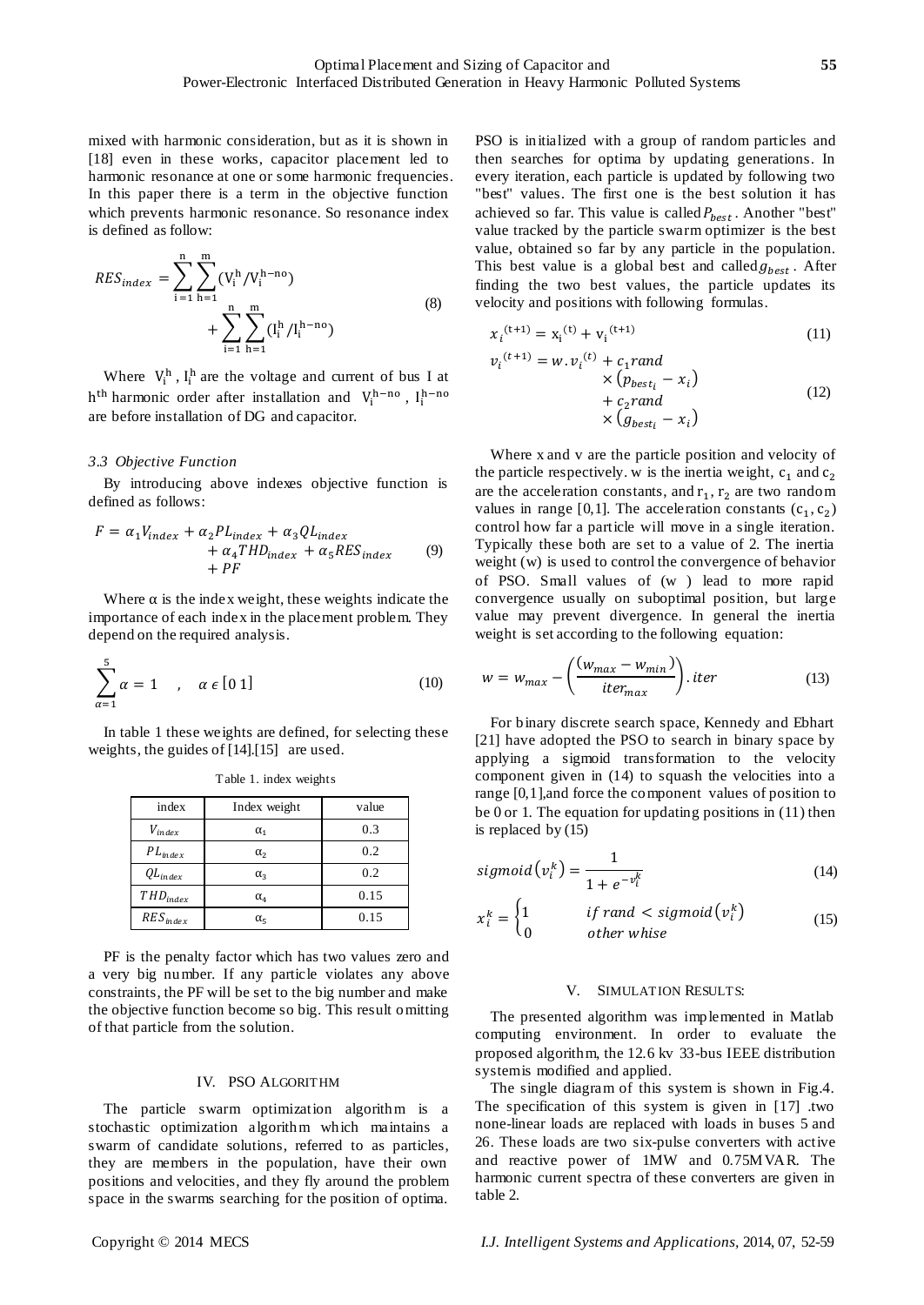

Fig. 4. single line diagram of 33-bus IEEE distribution system

Table 2. six-pulse converter harmonic spectra

| Harmonic order | Percentage of harmonic current |
|----------------|--------------------------------|
|                | 100                            |
| 5              | 20                             |
|                | 14                             |
| 11             | 9                              |
| 13             | 8                              |
| 17             | 6                              |
| 19             | 5                              |
| 23             |                                |
| 25             |                                |

Capacitors and Distributed generations are commercially available in discrete sizes. In table 3and 4 the size of capacitor bank and DG are given:

| Capacitor<br>(KVAR)ar) | Capacitor<br>$(KVAR)$ )ar) | Capacitor<br>$(KVAR)$ )ar) |
|------------------------|----------------------------|----------------------------|
| 150                    | 1500                       | 2850                       |
| 300                    | 1650                       | 3000                       |
| 450                    | 1800                       | 3150                       |
| 600                    | 1950                       | 3300                       |
| 750                    | 2100                       | 3450                       |
| 900                    | 2250                       | 3600                       |
| 1050                   | 2400                       | 3750                       |
| 1200                   | 2550                       | 3900                       |
| 1350                   | 2700                       | 4050                       |

Table 3. capacitor sizes

| Table 4. DG sizes |
|-------------------|
|                   |

| <b>DG SIZES</b><br>ΚW | 100 | ovc | 800 | 3000 |  |
|-----------------------|-----|-----|-----|------|--|
|                       |     |     |     |      |  |

This simulation contains two scenarios.

#### *5.1 Scenario1:*

In most papers only converters are considered as harmonic sources and the effect of nonlinear loads are not taken into account. In this scenario we come closer to reality and take the non-linear loads into account. In this scenario 20% of loads on buses are considered non-linear. In this scnario Distributed generations are not armed with harmonic injection system.

It is obvious system is heavy harmonic polluted. In table 5, rms voltages and THD of all buses for the base case are demonstrated. As observed in table 5, THD of some buses are reached to 13%.

Table 5. bus voltage and THD before installation

| Bus number   | $V_{rms}$ | TH <sub>D</sub> <sub>v</sub> | Bus number | $V_{rms}$ | $THD_v$ |
|--------------|-----------|------------------------------|------------|-----------|---------|
| $\mathbf{0}$ | 1         |                              | 17         | 0.8737    | 12.79   |
| 1            | 0.9952    | 0.35                         | 18         | 0.9947    | 0.37    |
| 2            | 0.9718    | 2.27                         | 19         | 0.9911    | 0.52    |
| 3            | 0.9577    | 3.67                         | 20         | 0.9904    | 0.55    |
| 4            | 0.9436    | 5.15                         | 21         | 0.9898    | 0.58    |
| 5            | 0.9103    | 10.68                        | 22         | 0.9682    | 2.40    |
| 6            | 0.9069    | 11.03                        | 23         | 0.9615    | 2.66    |
| 7            | 0.9020    | 11.20                        | 24         | 0.9582    | 2.79    |
| 8            | 0.8957    | 11.53                        | 25         | 0.9068    | 11.13   |
| 9            | 0.8898    | 11.83                        | 26         | 0.9021    | 11.75   |
| 10           | 0.8889    | 11.86                        | 27         | 0.8906    | 12.42   |
| 11           | 0.8874    | 11.92                        | 28         | 0.8824    | 12.91   |
| 12           | 0.8813    | 12.26                        | 29         | 0.8788    | 13.08   |
| 13           | 0.8791    | 12.43                        | 30         | 0.8747    | 13.35   |
| 14           | 0.8777    | 12.52                        | 31         | 0.8738    | 13.42   |
| 15           | 0.8763    | 12.60                        | 32         | 0.8735    | 13.44   |
| 16           | 0.8743    | 12.75                        |            |           |         |

The DPSO algorithm is applied in this system for placement of capacitor and distributed generation for improving voltage profile and reducing loss and THD. In table 6 the locations and sizes of capacitors and Distributed generations after running of the algorithm are given. In table 7, rms voltages and THD of all buses after installation of capacitor and DG are demonstrated.

In this scenario distributed generations don't use any harmonic controlling system, but as it is observed in table 7, installation of these stuffs result decreasing of THD. The reason is, installation of capacitors and distributed generations don't have any effect on the amplitude of individual harmonics, just increase the amplitude of fundamental harmonic and result decreasing of THD. In a light harmonic polluted system this method is so useful for improving power quality.

As observed in table 6, the algorithm set two large DGs on the buses 5 and 26 which two six pulse converters as powerful harmonic sources are on these busses. THD of the system is decreased by increasing the fundamental harmonic of buses. As observed in table 7, still THD of some buses are more than the acceptable range of defined by IEEE-519 standard. Increasing of fundamental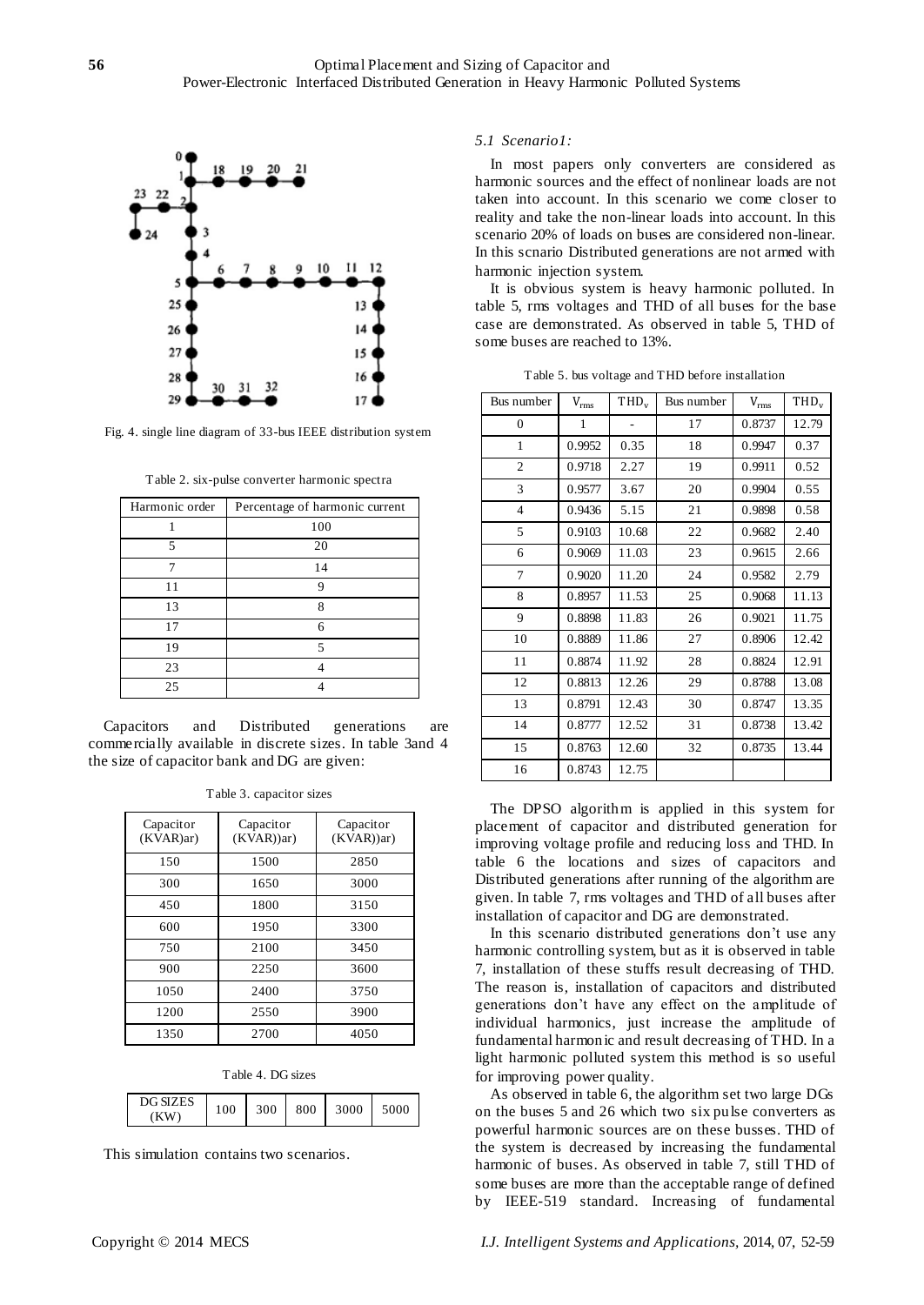harmonic can't be continued to any level because one of the main constraints is voltage level, so for reducing THD, any more, by this method (increasing the amplitude of fundamental harmonic) voltage level will exceed the upper boundary (1.05). The algorithm doesn't let this happen because the weight index of voltage is greater than the weight index of THD. In table 8 and Fig.5 and 6 the results of two cases (before installation and after installation) are compared.

| <b>Bus</b>       | Capacitor<br>(KVAR) | DG<br>(KW) | <b>Bus</b> | Capacitor<br>(KVAR) | DG<br>(KW) |
|------------------|---------------------|------------|------------|---------------------|------------|
| $\boldsymbol{0}$ |                     |            | 17         |                     |            |
| $\mathbf{1}$     |                     |            | 18         |                     |            |
| $\mathbf{2}$     | 1200                |            | 19         |                     |            |
| 3                |                     |            | 20         |                     |            |
| $\overline{4}$   |                     |            | 21         |                     |            |
| 5                |                     | 3000       | 22         |                     |            |
| 6                |                     |            | 23         |                     |            |
| 7                |                     |            | 24         |                     |            |
| 8                | 2400                |            | 25         |                     |            |
| 9                |                     |            | 26         |                     | 3000       |
| 10               |                     |            | 27         |                     |            |
| 11               |                     |            | 28         | 2700                |            |
| 12               |                     |            | 29         |                     |            |
| 13               | 2700                |            | 30         |                     |            |
| 14               |                     |            | 31         |                     |            |
| 15               | 3300                |            | 32         | 3600                |            |
| 16               |                     |            |            |                     |            |

Table 6. the locations of capacitors and DGs with proposed method

Table 7. bus voltage and THD after installation of capacitor and DG

| <b>Bus</b><br>number | $\rm V_{rms}$ | THD <sub>v</sub> | <b>Bus</b><br>number | $V_{rms}$ | THD <sub>v</sub><br>$THD_v$ |
|----------------------|---------------|------------------|----------------------|-----------|-----------------------------|
| $\overline{0}$       | $\mathbf{1}$  |                  | 17                   | 1.0132    | 5.4777                      |
| 1                    | 1.0005        | 0.18973          | 18                   | 0.99997   | 0.21106                     |
| 2                    | 1.0045        | 1.1678           | 19                   | 0.99641   | 0.35196                     |
| 3                    | 1.0103        | 1.8094           | 20                   | 0.99571   | 0.3852                      |
| $\overline{4}$       | 1.014         | 2.5589           | 21                   | 0.99507   | 0.41778                     |
| 5                    | 1.0211        | 5.2551           | 22                   | 1.001     | 1.2834                      |
| 6                    | 1.0302        | 4.6682           | 23                   | 0.99445   | 1.5237                      |
| 7                    | 1.0387        | 4.5138           | 24                   | 0.99119   | 1.6443                      |
| 8                    | 1.033         | 4.7119           | 25                   | 1.0213    | 5.4831                      |
| 9                    | 1.0278        | 4.8969           | 26                   | 1.0218    | 5.7991                      |
| 10                   | 1.027         | 4.9144           | 27                   | 1.0306    | 5.5281                      |
| 11                   | 1.0256        | 4.9449           | 28                   | 1.0232    | 5.8392                      |
| 12                   | 1.0201        | 5.1552           | 29                   | 1.0199    | 5.9478                      |
| 13                   | 1.0181        | 5.2608           | 30                   | 1.0162    | 6.1066                      |
| 14                   | 1.0168        | 5.3137           | 31                   | 1.0154    | 6.1449                      |
| 15                   | 1.0156        | 5.3593           | 32                   | 1.0151    | 6.1586                      |
| 16                   | 1.0138        | 5.4563           |                      |           |                             |

|                      | <b>Before</b><br>installation | After<br>installation |
|----------------------|-------------------------------|-----------------------|
| $Ploss$ (kw)         | 587                           | 324                   |
| $THDmax(\%)$         | 13.44                         | 6.15                  |
| $V_{\text{max}}(pu)$ |                               | 1.03                  |
| $V_{\text{min}}(pu)$ | 0.87                          | 0.99                  |



bus Fig. 6. THD comparison

## *5.2 Scenario 2:*

This scenario is like the first scenario but in this scenario distributed generations are armed with harmonic injection system. The rms voltages and THD of all buses for the base case are the same as the first scenario (table5). In table 9 the locations and sizes of capacitors and Distributed generations after running of the algorithm are given. In table 10, rms voltages and THD of all buses after installation of capacitor and DG are demonstrated.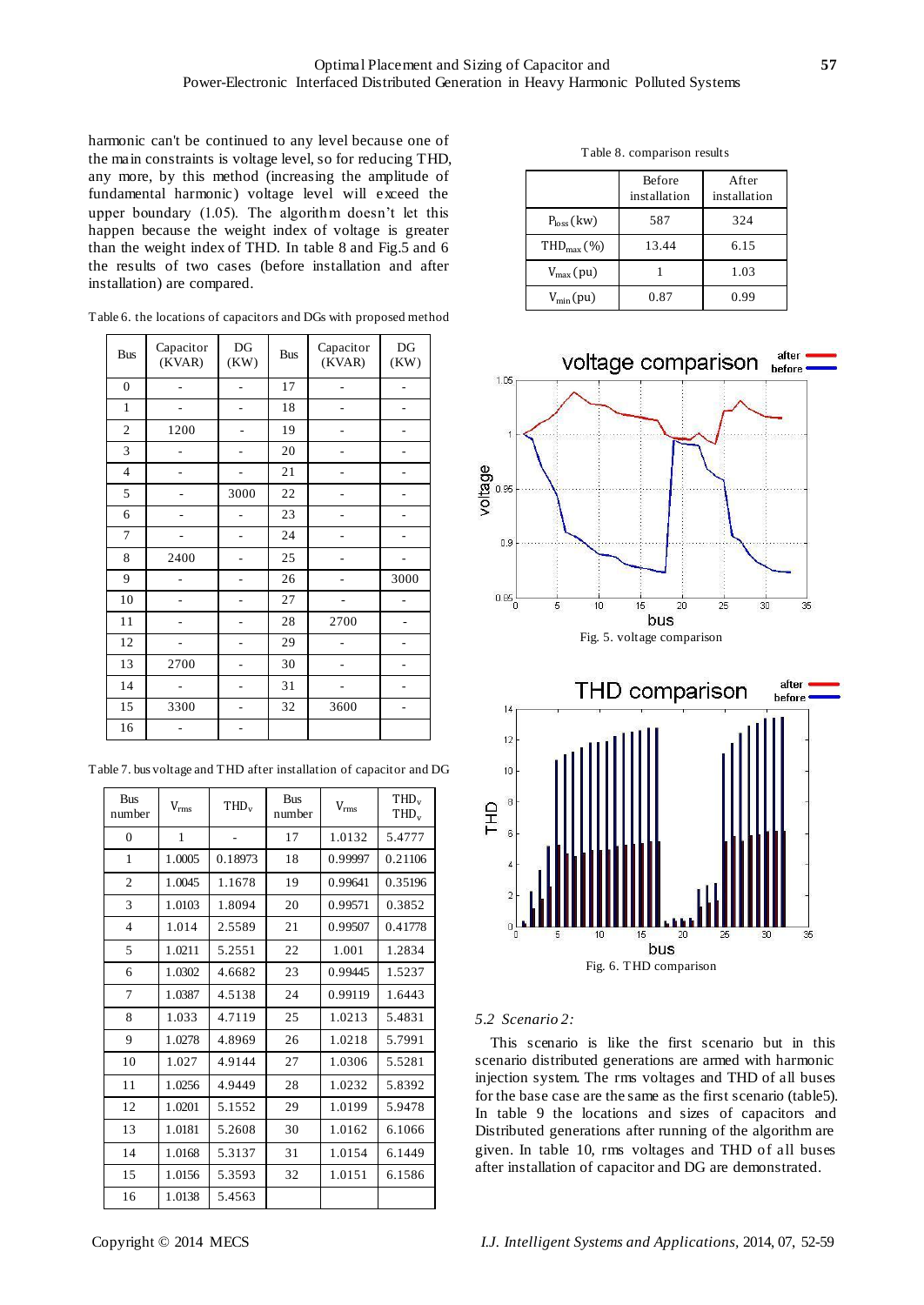| <b>Bus</b>       | Capacitor<br>(KVAR) | DG<br>(KW) | <b>Bus</b> | Capacitor<br>(KVAR) | DG<br>(KW) |
|------------------|---------------------|------------|------------|---------------------|------------|
| $\boldsymbol{0}$ |                     |            | 17         |                     |            |
| $\mathbf{1}$     |                     |            | 18         |                     |            |
| $\overline{2}$   |                     |            | 19         |                     |            |
| 3                | 1200                |            | 20         |                     |            |
| $\overline{4}$   |                     |            | 21         |                     |            |
| 5                |                     | 3000       | 22         |                     |            |
| 6                | 1200                |            | 23         | 300                 |            |
| $\overline{7}$   |                     |            | 24         |                     |            |
| 8                |                     |            | 25         |                     |            |
| 9                |                     |            | 26         |                     | 800        |
| 10               |                     |            | 27         |                     |            |
| 11               |                     |            | 28         |                     |            |
| 12               |                     |            | 29         |                     |            |
| 13               |                     |            | 30         |                     |            |
| 14               | 2700                |            | 31         | 1200                |            |
| 15               |                     |            | 32         |                     |            |
| 16               |                     |            |            |                     |            |

TABLE 9. the locations of capacitors and DGs with proposed method

Table 10. bus voltage and THD after installation of capacitor and DG

| <b>Bus</b><br>number | $V_{rms}$ | $THD_v$  | <b>Bus</b><br>number | $\rm V_{rms}$ | $THD_{v}$<br>$THD_{v}$ |
|----------------------|-----------|----------|----------------------|---------------|------------------------|
| $\overline{0}$       | 1         |          | 17                   | 0.994749      | 2.264492               |
| 1                    | 1.000106  | 0.06176  | 18                   | 0.999579      | 0.080894               |
| $\overline{2}$       | 1.002447  | 0.356496 | 19                   | 0.996013      | 0.218172               |
| 3                    | 1.006762  | 0.514209 | 20                   | 0.995311      | 0.251373               |
| $\overline{4}$       | 1.010194  | 0.643469 | 21                   | 0.994675      | 0.283997               |
| 5                    | 1.018787  | 1.105631 | 22                   | 0.999515      | 0.453077               |
| 6                    | 1.020674  | 1.355118 | 23                   | 0.994321      | 0.663298               |
| 7                    | 1.016424  | 1.417705 | 24                   | 0.991068      | 0.769031               |
| 8                    | 1.011336  | 1.58226  | 25                   | 1.022891      | 1.125548               |
| 9                    | 1.00667   | 1.737671 | 26                   | 1.028765      | 1.151569               |
| 10                   | 1.005939  | 1.750403 | 27                   | 1.020071      | 1.407597               |
| 11                   | 1.004675  | 1.773063 | 28                   | 1.013881      | 1.603993               |
| 12                   | 1.000132  | 1.95855  | 29                   | 1.01112       | 1.666835               |
| 13                   | 0.998716  | 2.058011 | 30                   | 1.009118      | 1.804092               |
| 14                   | 0.997911  | 2.110823 | 31                   | 1.008957      | 1.835133               |
| 15                   | 0.997167  | 2.154567 | 32                   | 1.0087        | 1.847445               |
| 16                   | 0.995306  | 2.246032 |                      |               |                        |

As observed before, in the first scenario, installation of these devices couldn't reduce THD below the maximum allowable of THD, defined by standard IEEE-519. But in this scenario THD of all buses are less than %5. The controlling systems of distributed generations by harmonic injection not only increase the amplitude of fundamental harmonic of buses but also decrease the amplitude of other harmonics of buses. This result THD

of the system decrease below the 5% before the voltage of the system exceeds the 1.05%.

In table 11 and Fig.7 and Fig.8 the results of two cases (before installation and after installation) are compared.

Table 11. comparison results

|                       | <b>Before</b><br>installation | after<br>installation |
|-----------------------|-------------------------------|-----------------------|
| $P_{loss}$ (kw)       | 587                           | 301                   |
| $THDmax(\%)$          | 13.44                         | 2.26                  |
| $V_{\text{max}}(pu)$  |                               | 1.02                  |
| $V_{\text{min}}$ (pu) | 0.87                          | 0.99                  |





## VI. CONCLUSION

In this paper a modified version of PSO algorithm (DPSO) which is suitable for discrete problems is applied for optimal placing and sizing of capacitor and Power-Electronic Interfaced Distributed Generation in distribution system. In this paper harmonic in jection controlling system is used for DGs for improving system's power quality. For evaluating this controlling

Copyright © 2014 MECS *I.J. Intelligent Systems and Applications,* 2014, 07, 52-59